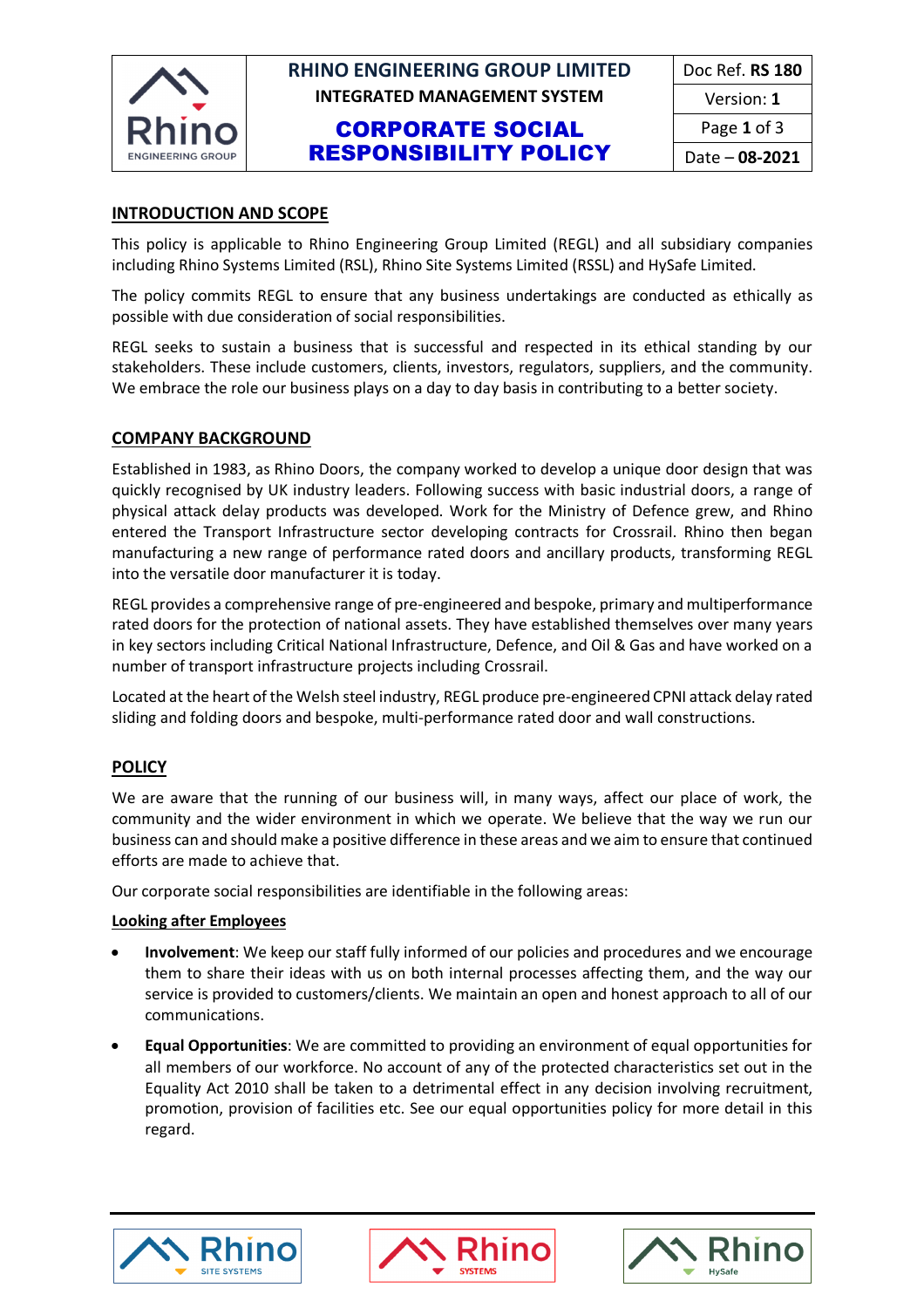

# **RHINO ENGINEERING GROUP LIMITED INTEGRATED MANAGEMENT SYSTEM**

## CORPORATE SOCIAL RESPONSIBILITY POLICY

| Doc Ref. RS 180       |
|-----------------------|
| Version: 1            |
| Page 2 of 3           |
| Date - <b>08-2021</b> |

- **Education:** We recognise the importance of education in our community, and supporting individuals during this process is key to advancement. We actively encourage our employees to take up training courses, often funded by ourselves, and we offer a number of work experience placements in partnership with local schools and colleges in addition to apprenticeships.
- **Health & Safety**: We are committed to meeting all requirements of the Health and Safety at work Act 1974 to enable all employees to work safely. Our H&S systems are externally certified to meet the requirements of ISO 45001 and we actively involve employees in health and safety decision making.

### **Looking after Customers**

We promote activities to look after customers aiming to achieve a positive and lasting impression of our business by

- **Meeting requirements**: Close co-operation in design to ensure that the products supplied exactly meet the customers' requirements
- **Communication**: Open communication on how projects are proceeding to meet anticipated delivery or installation dates
- **Quality**: Provision of a high quality product backed up by the assurances of a certified ISO 9001 Quality Management System.

### **Suppliers' Standards**

We seek to use good suppliers and seek to maintain excellent working relationships with them.

- **Local Suppliers**: We will seek to use local suppliers and businesses where possible to meet the business' operational needs, to support businesses within our area and decrease our carbon footprint.
- **Standards**: In respect of our entire CSR initiative, we expect no lesser standards from our suppliers and business partners.

### **Protecting the Environment**

We commit to minimising the environmental impact that our business activities may have on our surroundings by:

- Continued certification of our Environmental Management System to the requirements of ISO 14001
- Working towards becoming carbon neutral
- Taking steps to minimise the amount of waste created by the business and to reuse or recycle where possible
- Segregating waste streams and using approved waste contractors for disposal of surplus materials
- Monitoring energy use and adopting initiatives to minimise its use
- Encouraging greener transport by promoting the use of public transport, car sharing, the use of eco friendlier fuels in vehicles and efficient route planning
- Changing to using recyclable materials
- Efficient printing and paper use reduction initiatives
- Using technology to lessen the need for travel